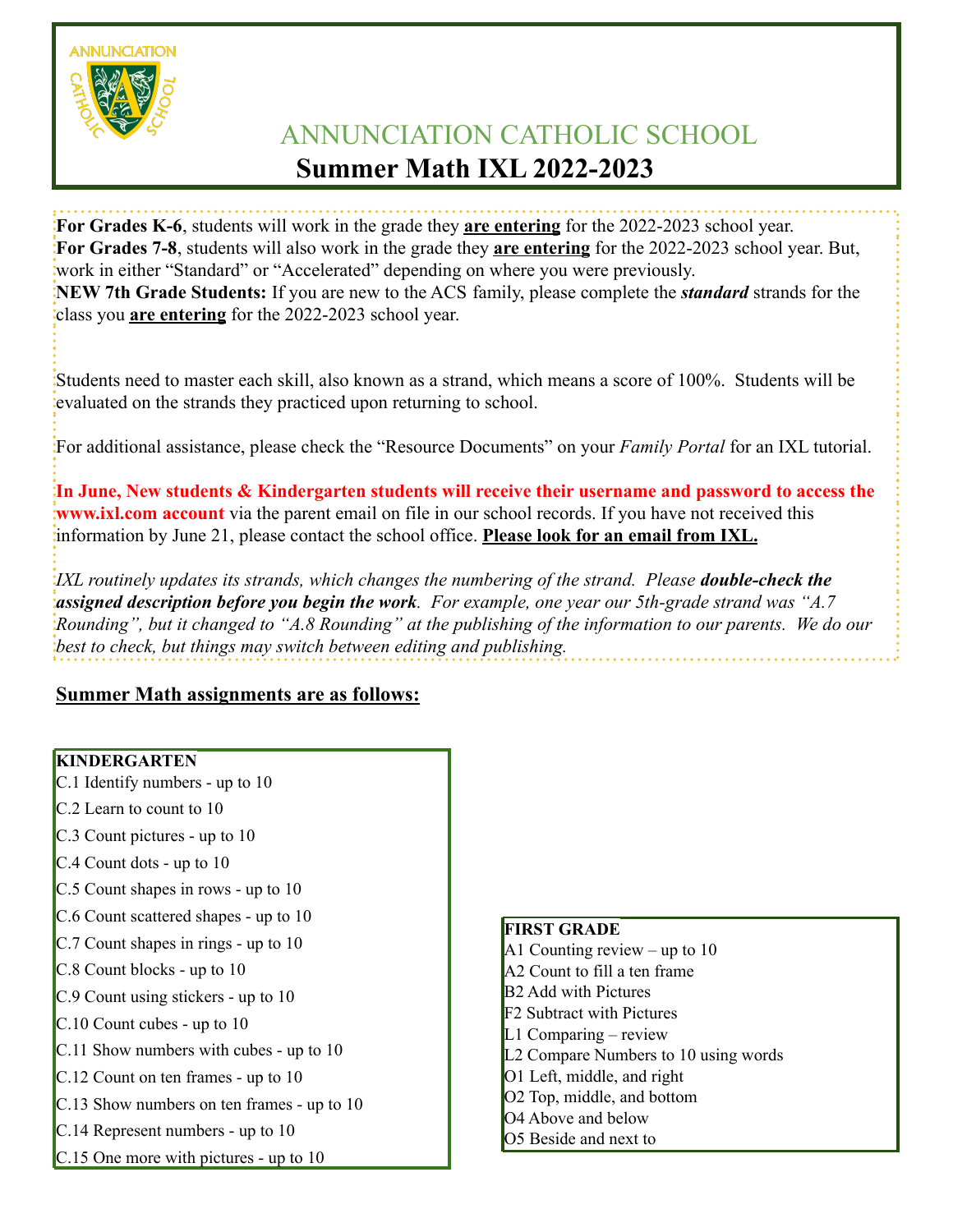## **SECOND GRADE**

A.5 Skip-counting by twos, fives, and tens

E.15 Addition word problems - sums to 20

F.11 Subtraction word problems - up to 18

- L.1 Add and subtract numbers up to 20
- M.1 Place value models tens and ones

#### **FOURTH GRADE**

A.2 Convert between standard and expanded form A.3 Value of a digit A.6 Identify place value names A. 20 Rounding: Up to hundreds and thousands C.3 Subtract up to 7 digits D.4 Multiplication facts to 12 E.3 Division Facts to 12 F.1 Add, subtract, multiply, and divide F.5 Addition, subtraction, multiplication, and division word problems

#### **THIRD GRADE**

- B.1 Place value models up to thousands
- B.2 Place value names up to thousands
- C.1 Add two numbers up to three digits
- C.3 Add two numbers up to three digits: word problems
- D.1 Subtract numbers up to three digits
- D.3 Subtract numbers up to three digits: word problems

## **FIFTH GRADE**

A.8 Rounding

- C.14 Multiply by 2-digit numbers by 2-digit numbers
- D.3 Divide multi-digit numbers by 1-digit numbers
- D.16 Divide 4-digit numbers by 2-digit numbers
- G.5 Place values in decimal numbers
- K.1 Fraction Review
- P.3 Multi-step Word Problems

#### **SIXTH GRADE**

F.6 Round decimals

F.8 Decimal number lines

G.2 Add and subtract decimals: word problems

H.2 Multiply decimals

- H.5 Divide decimals by whole numbers: word problems
- H.8 Division with decimal quotients (did you cover this in 5th?)
- H.6 Multiply and divide decimals by powers of ten

I.11 Convert between decimals and fractions

I.12 Convert between decimals and mixed numbers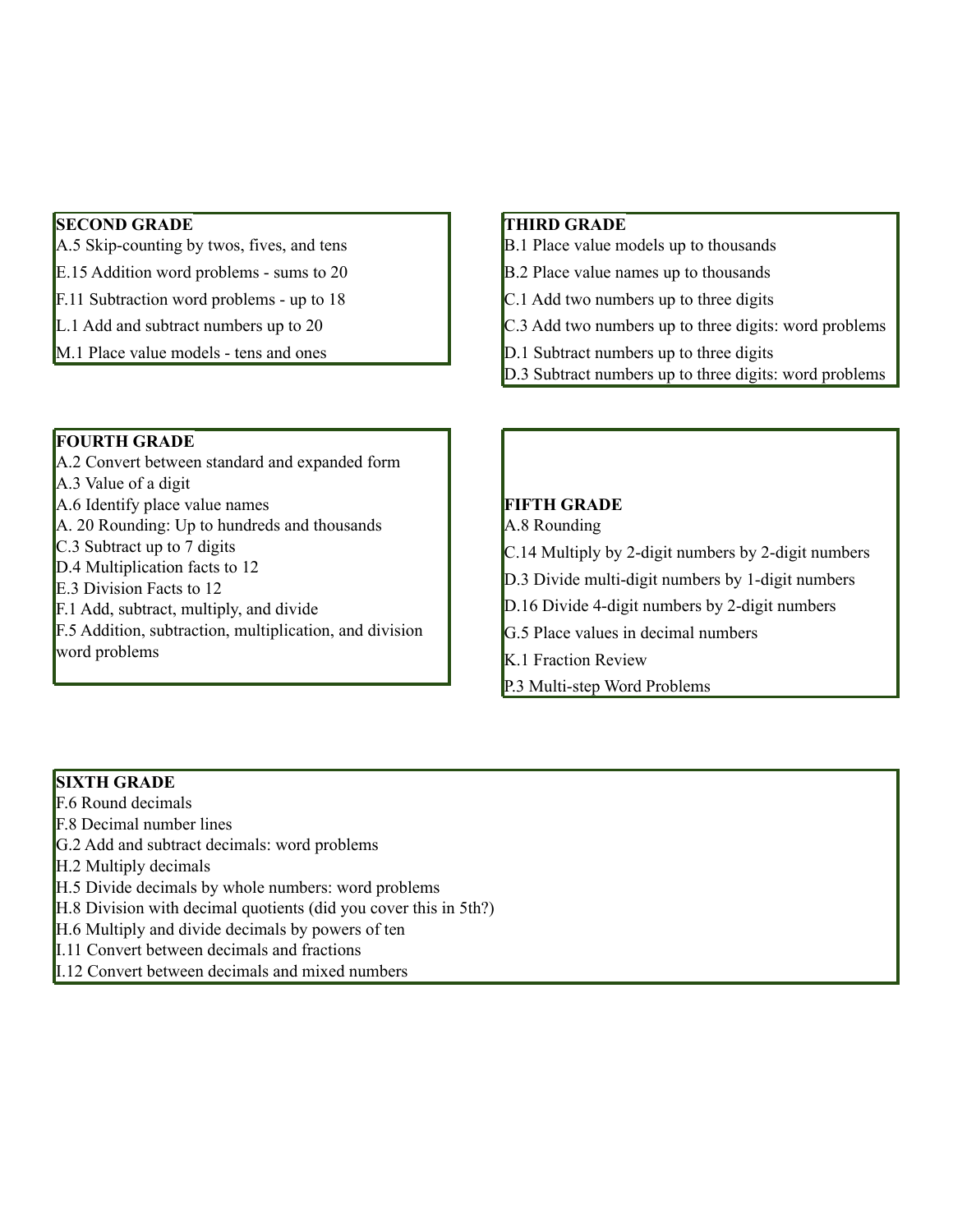#### **SEVENTH GRADE STANDARD MATH**

E.2 Add and subtract decimals: word problems

E.4 Multiply decimals and whole numbers: word problems

E.6 Divide decimals by whole numbers: word problems

E.8 Add, subtract, multiply and divide decimals: word problems

G.2 Add and subtract fractions: word problems

G.4 Add and subtract mixed numbers: word problems

G.14 Divide fractions and mixed numbers: word problems

G.16 Add, subtract, multiply and divide fractions and mixed numbers: word problems

#### **SEVENTH GRADE ACCELERATED MATH**

C.4 Add and subtract three or more integers

C.5 Add and subtract integers: word problems

C.7 Multiply and divide integers

C.8 Evaluate numerical expressions involving integers

G.5 Convert between decimals and fractions or mixed numbers

H.2 Add and subtract rational numbers

H.3 Add and subtract rational numbers: word problems

H.5 Multiply and divide rational numbers

H.6 Multiply and divide rational numbers: word problems

H.9 Evaluate numerical expressions involving rational numbers

J.5 Unit rates

L.3 Find what percent one number is of another

L.6 Percent of numbers and money amounts